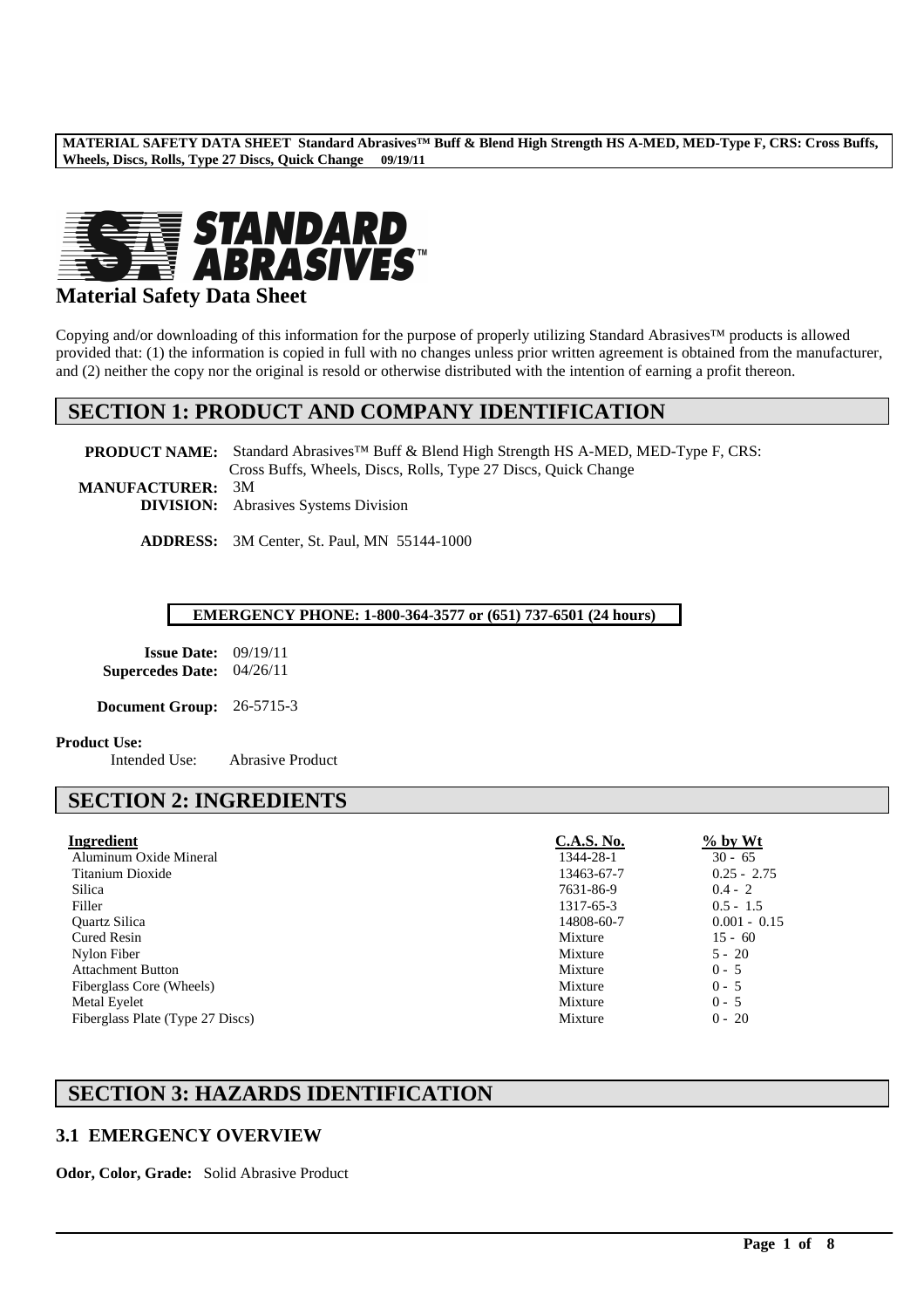#### **General Physical Form:** Solid

**Immediate health, physical, and environmental hazards:** This document covers only the Standard Abrasives product. For complete assessment, when determining the degree of hazard, the material being abraded must also be considered.

# **3.2 POTENTIAL HEALTH EFFECTS**

#### **Eye Contact:**

Mechanical eye irritation: Signs/symptoms may include pain, redness, tearing and corneal abrasion.

Dust created by grinding, sanding, or machining may cause eye irritation. Signs/symptoms may include redness, swelling, pain, tearing, and blurred or hazy vision.

#### **Skin Contact:**

Mechanical Skin irritation: Signs/symptoms may include abrasion, redness, pain, and itching.

#### **Inhalation:**

Dust from grinding, sanding or machining may cause target organ effects.

Prolonged or repeated exposure may cause:

Pneumoconiosis: Sign/symptoms may include persistent cough, breathlessness, chest pain, increased amounts of sputum, and changes in lung function tests.

#### **Ingestion:**

No health effects are expected.

This product contains titanium dioxide and quartz silica. Cancer of the lungs has been associated with titanium dioxide, and cancer of the lungs and silicosis have been associated with quartz (crystalline) silica. No exposure to titanium dioxide or quartz (crystalline) silica is anticipated during normal intended use of Standard Abrasives Coated Abrasives and Surface Conditioning Products. No detectable levels of these materials were found when simulated grinding air sampling studies were conducted on analogous coated abrasive and surface conditioning constructions that contained similar to or greater concentrations of titanium dioxide and crystalline silica. Therefore, the health effects associated with titanium dioxide and quartz (crystalline) silica are not expected during the intended use of this product.

| Ingredient                    | <b>C.A.S. No.</b> | <b>Class Description</b>      | <b>Regulation</b>                           |
|-------------------------------|-------------------|-------------------------------|---------------------------------------------|
| <b>Ouartz Silica</b>          | 14808-60-7        | Grp. 1: Carcinogenic to       | International Agency for Research on Cancer |
|                               |                   | humans                        |                                             |
| SILICA, CRYSTALLINE (AIRBORNE | <b>SEO677</b>     | Grp. 1: Carcinogenic to       | International Agency for Research on Cancer |
| PARTICLES OF RESPIRABLE SIZE) |                   | humans                        |                                             |
| SILICA, CRYSTALLINE (AIRBORNE | SEO677            | Known human carcinogen        | National Toxicology Program Carcinogens     |
| PARTICLES OF RESPIRABLE SIZE) |                   |                               |                                             |
| Titanium Dioxide              | 13463-67-7        | Grp. 2B: Possible human carc. | International Agency for Research on Cancer |
|                               |                   |                               |                                             |

# **SECTION 4: FIRST AID MEASURES**

### **4.1 FIRST AID PROCEDURES**

The following first aid recommendations are based on an assumption that appropriate personal and industrial hygiene practices are followed.

\_\_\_\_\_\_\_\_\_\_\_\_\_\_\_\_\_\_\_\_\_\_\_\_\_\_\_\_\_\_\_\_\_\_\_\_\_\_\_\_\_\_\_\_\_\_\_\_\_\_\_\_\_\_\_\_\_\_\_\_\_\_\_\_\_\_\_\_\_\_\_\_\_\_\_\_\_\_\_\_\_\_\_\_\_\_\_\_\_\_\_\_\_\_\_\_\_

**Eye Contact:** Flush eyes with large amounts of water. If signs/symptoms persist, get medical attention.

**Skin Contact:** Wash affected area with soap and water. If signs/symptoms develop, get medical attention.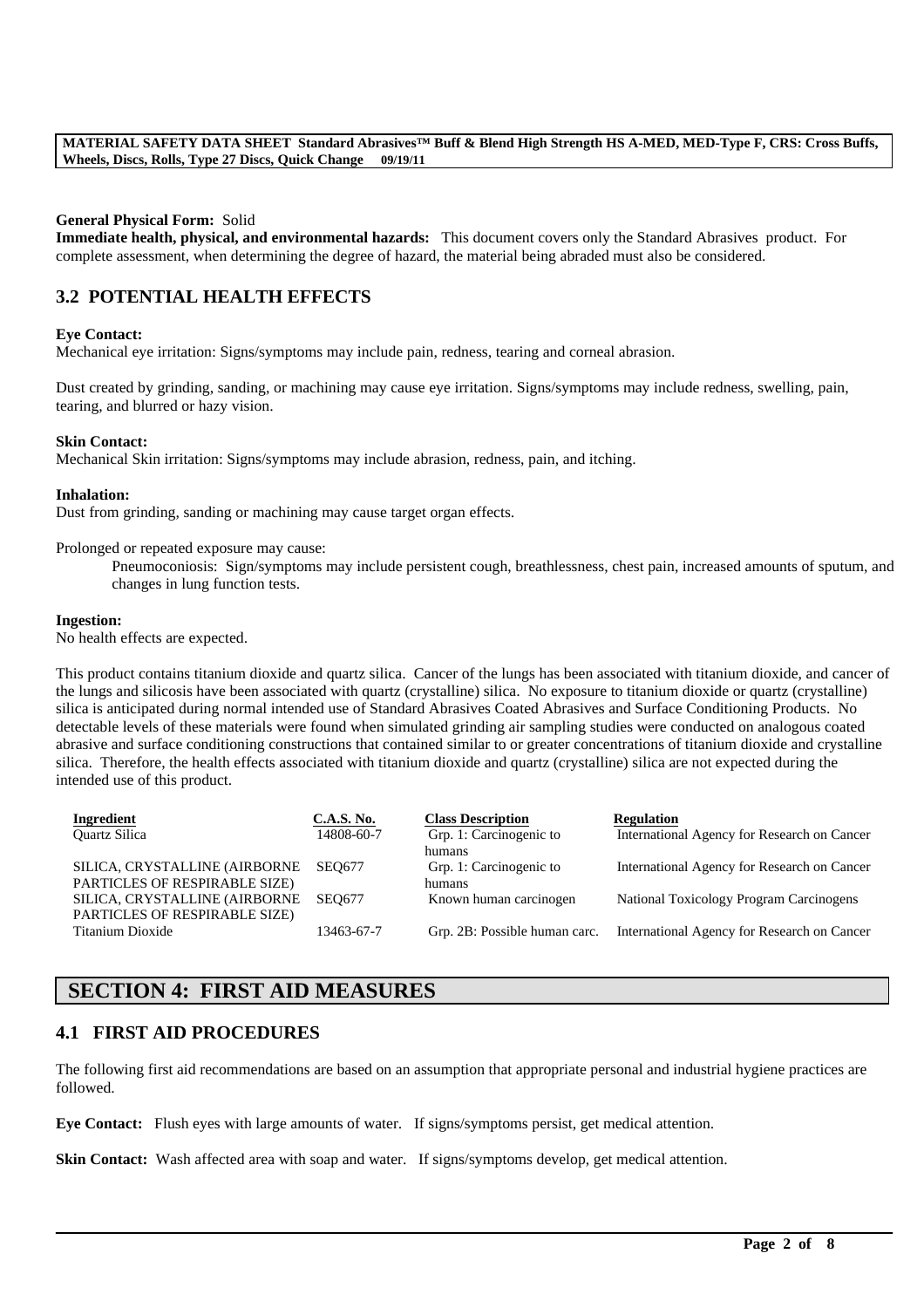**Inhalation:** Remove person to fresh air. If signs/symptoms develop, get medical attention.

**If Swallowed:** No need for first aid is anticipated.

# **SECTION 5: FIRE FIGHTING MEASURES**

## **5.1 FLAMMABLE PROPERTIES**

| <b>Autoignition temperature</b> | Not Applicable |
|---------------------------------|----------------|
| <b>Flash Point</b>              | Not Applicable |
| <b>Flammable Limits(LEL)</b>    | Not Applicable |
| <b>Flammable Limits(UEL)</b>    | Not Applicable |

#### **5.2 EXTINGUISHING MEDIA**

Ordinary combustible material. Use fire extinguishers with class A extinguishing agents (e.g., water, foam).

## **5.3 PROTECTION OF FIRE FIGHTERS**

**Special Fire Fighting Procedures:** Wear full protective equipment (Bunker Gear) and a self-contained breathing apparatus (SCBA). **Unusual Fire and Explosion Hazards:** Not applicable. None inherent in this product.

**Note: See STABILITY AND REACTIVITY (SECTION 10) for hazardous combustion and thermal decomposition information.**

# **SECTION 6: ACCIDENTAL RELEASE MEASURES**

**6.1. Personal precautions, protective equipment and emergency procedures** Not applicable.

#### **6.2. Environmental precautions**

Not applicable.

#### **Clean-up methods**

Not applicable.

**In the event of a release of this material, the user should determine if the release qualifies as reportable according to local, state, and federal regulations.**

# **SECTION 7: HANDLING AND STORAGE**

### **7.1 HANDLING**

For industrial or professional use only. Avoid breathing of dust created by sanding, grinding or machining. Avoid eye contact with dust or airborne particles. Damaged product can break apart during use and cause serious injury to face or eyes. Check product for damage such as cracks or nicks prior to use. Replace if damaged. Always wear eye and face protection when working at sanding or grinding operations or when near such operations. Sparks and particles flying from the product during sanding or grinding can cause injury and fire.

\_\_\_\_\_\_\_\_\_\_\_\_\_\_\_\_\_\_\_\_\_\_\_\_\_\_\_\_\_\_\_\_\_\_\_\_\_\_\_\_\_\_\_\_\_\_\_\_\_\_\_\_\_\_\_\_\_\_\_\_\_\_\_\_\_\_\_\_\_\_\_\_\_\_\_\_\_\_\_\_\_\_\_\_\_\_\_\_\_\_\_\_\_\_\_\_\_

### **7.2 STORAGE**

Store in a cool, dry place.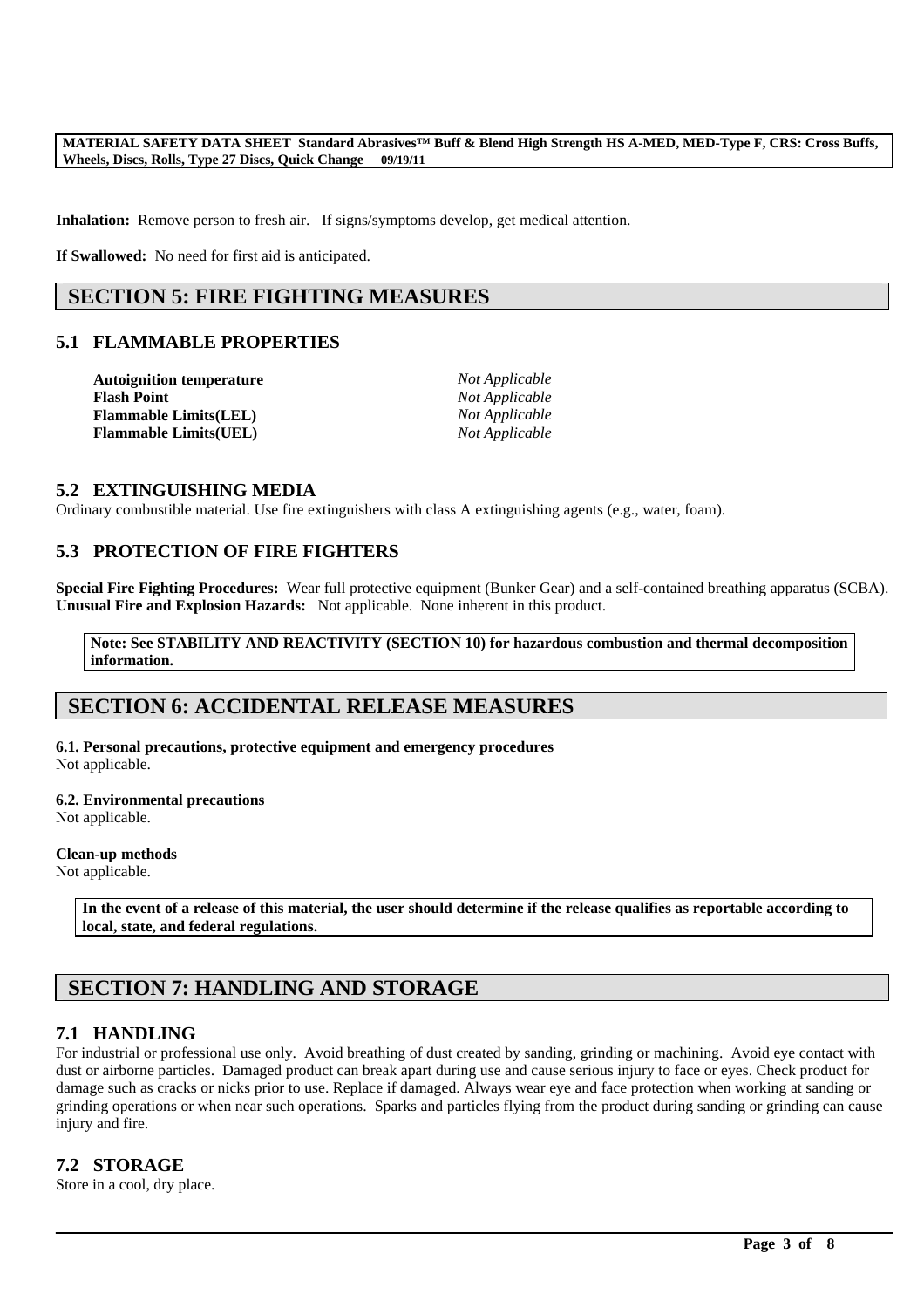# **SECTION 8: EXPOSURE CONTROLS/PERSONAL PROTECTION**

## **8.1 ENGINEERING CONTROLS**

Provide ventilation adequate to control dust concentrations below recommended exposure limits and/or control dust. Provide appropriate local exhaust ventilation for sanding, grinding or machining. Use general dilution ventilation and/or local exhaust ventilation to control airborne exposures to below Occupational Exposure Limits and/or control dust, fume, or airborne particles. If ventilation is not adequate, use respiratory protection equipment.

# **8.2 PERSONAL PROTECTIVE EQUIPMENT (PPE)**

#### **8.2.1 Eye/Face Protection**

Avoid eye contact. To minimize the risk of injury to face and eyes, always wear eye and face protection when working at sanding or grinding operations or when near such operations. The following eye protection(s) are recommended: Safety Glasses with side shields.

#### **8.2.2 Skin Protection**

Avoid skin contact. Wear appropriate gloves to minimize risk of injury to skin from contact with dust or physical abrasion from grinding or sanding.

#### **8.2.3 Respiratory Protection**

Avoid breathing of dust created by sanding, grinding or machining. Assess exposure concentrations of all materials involved in the work process. Consider material being abraded when determining the appropriate respiratory protection. Select and use appropriate respirators to prevent inhalation overexposure.

Select one of the following NIOSH approved respirators based on airborne concentration of contaminants and in accordance with OSHA regulations: Half facepiece or fullface air-purifying respirator with N95 particulate filters. Select and use respiratory protection to prevent an inhalation exposure based on the results of an exposure assessment. Consult with your respirator manufacturer for selection of appropriate types of respirators.

#### **8.2.4 Prevention of Swallowing**

Not an expected route of exposure. Wash hands after handling and before eating.

# **8.3 EXPOSURE GUIDELINES**

| Ingredient             | <b>Authority</b> | <b>Type</b>        | Limit             | <b>Additional Information</b> |
|------------------------|------------------|--------------------|-------------------|-------------------------------|
| Aluminum Oxide Mineral | <b>CMRG</b>      | TWA                | 1 fiber/cc        |                               |
| Aluminum Oxide Mineral | <b>OSHA</b>      | TWA, respirable    | 5 mg/m $3$        |                               |
|                        |                  | fraction           |                   |                               |
| Aluminum Oxide Mineral | <b>OSHA</b>      | TWA, as total dust | $15 \text{ mg/m}$ |                               |
| Filler                 | <b>OSHA</b>      | TWA, respirable    | 5 mg/m $3$        |                               |
|                        |                  | fraction           |                   |                               |
| Filler                 | <b>OSHA</b>      | TWA, as total dust | $15 \text{ mg/m}$ |                               |
| Quartz Silica          | <b>ACGIH</b>     | TWA, respirable    | $0.025$ mg/m3     |                               |
|                        |                  | fraction           |                   |                               |
| <b>Ouartz Silica</b>   | <b>OSHA</b>      | TWA concentration, | $0.1$ mg/m $3$    |                               |
|                        |                  | respirable         |                   |                               |
| Quartz Silica          | <b>OSHA</b>      | TWA concentration, | $0.3$ mg/m $3$    |                               |
|                        |                  | as total dust      |                   |                               |
| Silica                 | <b>CMRG</b>      | TWA, as respirable | $3 \text{ mg/m}$  |                               |
|                        |                  | dust               |                   |                               |
| Titanium Dioxide       | <b>ACGIH</b>     | TWA                | $10 \text{ mg/m}$ |                               |
| Titanium Dioxide       | <b>CMRG</b>      | TWA, as respirable | 5 mg/m $3$        |                               |
|                        |                  | dust               |                   |                               |
| Titanium Dioxide       | <b>OSHA</b>      | TWA, as total dust | $15 \text{ mg/m}$ |                               |
|                        |                  |                    |                   |                               |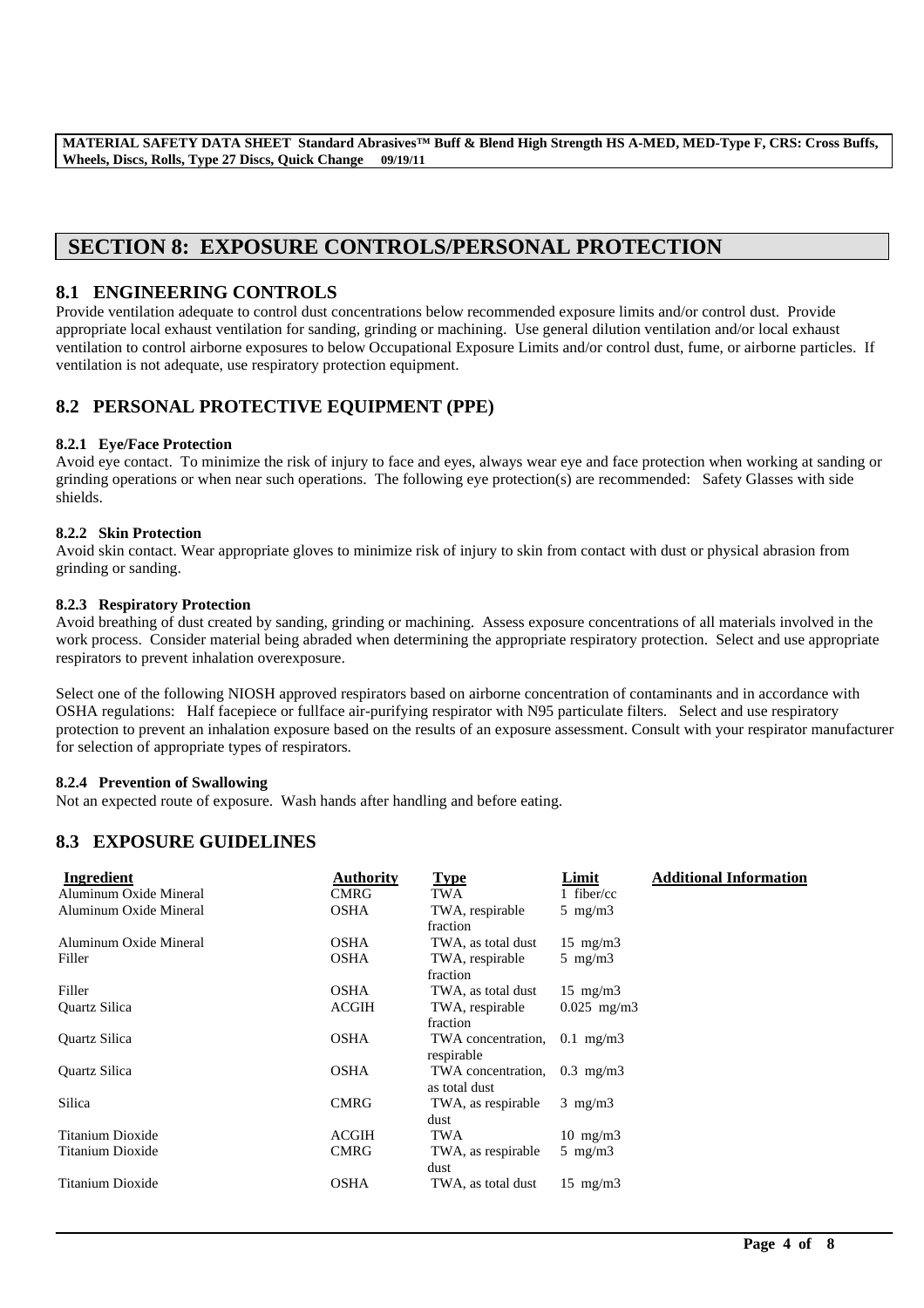SOURCE OF EXPOSURE LIMIT DATA: ACGIH: American Conference of Governmental Industrial Hygienists CMRG: Chemical Manufacturer Recommended Guideline OSHA: Occupational Safety and Health Administration AIHA: American Industrial Hygiene Association Workplace Environmental Exposure Level (WEEL)

# **SECTION 9: PHYSICAL AND CHEMICAL PROPERTIES**

| Odor, Color, Grade:             | Solid Abrasive Product |
|---------------------------------|------------------------|
| <b>General Physical Form:</b>   | Solid                  |
| <b>Autoignition temperature</b> | Not Applicable         |
| <b>Flash Point</b>              | Not Applicable         |
| <b>Flammable Limits(LEL)</b>    | Not Applicable         |
| <b>Flammable Limits(UEL)</b>    | Not Applicable         |
| <b>Boiling Point</b>            | Not Applicable         |
| <b>Vapor Density</b>            | Not Applicable         |
| <b>Vapor Pressure</b>           | Not Applicable         |
| <b>Specific Gravity</b>         | Not Applicable         |
| pН                              | Not Applicable         |
| <b>Melting point</b>            | Not Applicable         |
| <b>Solubility In Water</b>      | Not Applicable         |
| <b>Evaporation rate</b>         | Not Applicable         |
| Kow - Oct/Water partition coef  | Not Applicable         |
| <b>Viscosity</b>                | Not Applicable         |

# **SECTION 10: STABILITY AND REACTIVITY**

**Stability:** Stable.

**Materials and Conditions to Avoid: 10.1 Conditions to avoid** None known

**10.2 Materials to avoid** None known

**Hazardous Polymerization:** Hazardous polymerization will not occur. **Hazardous Decomposition or By-Products**

**Substance Condition**

Carbon monoxide During Combustion Carbon dioxide During Combustion

**Hazardous Decomposition:** Under recommended usage conditions, hazardous decomposition products are not expected. Hazardous decomposition products may occur as a result of oxidation, heating, or reaction with another material.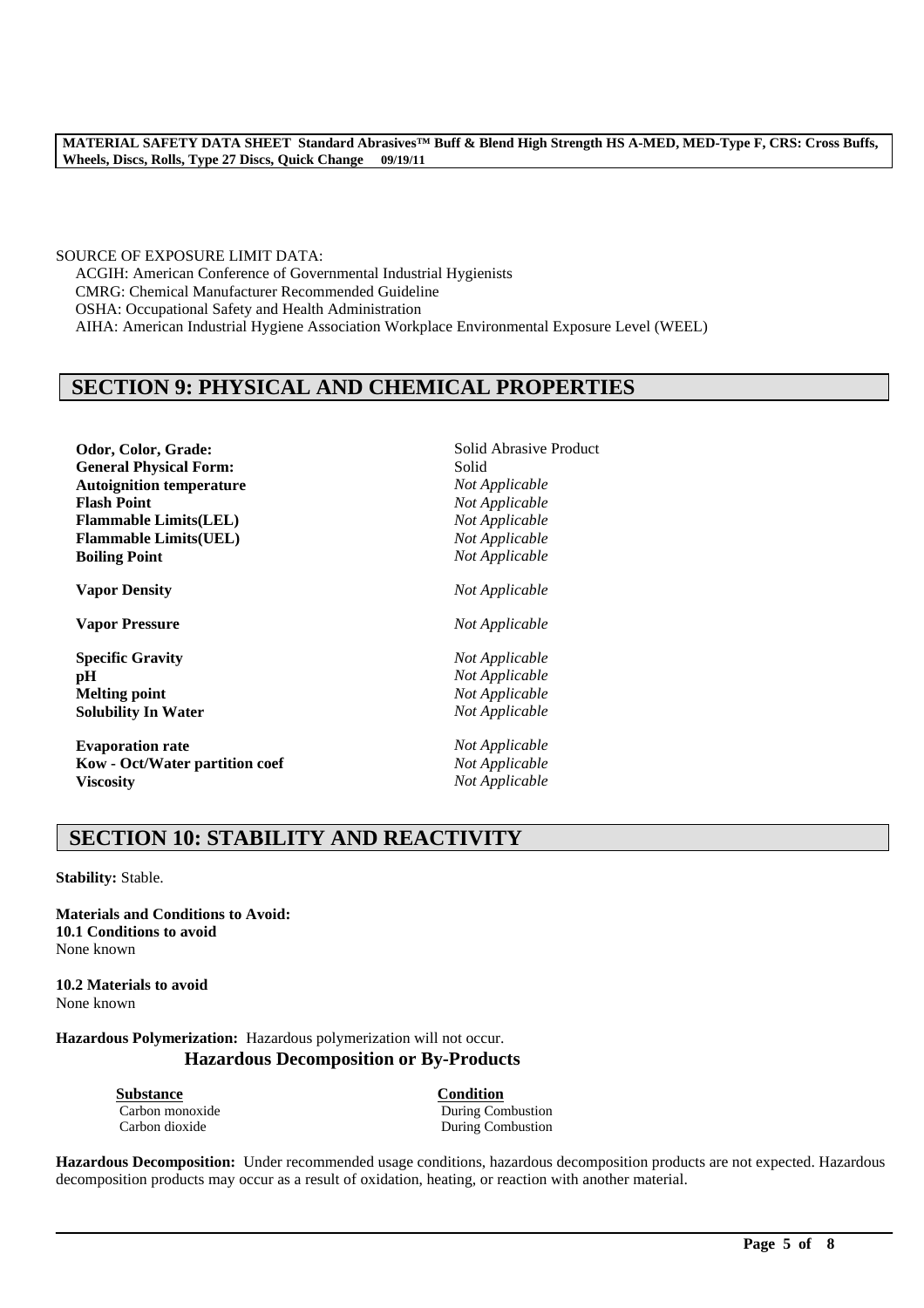# **SECTION 11: TOXICOLOGICAL INFORMATION**

Please contact the address listed on the first page of the MSDS for Toxicological Information on this material and/or its components.

# **SECTION 12: ECOLOGICAL INFORMATION**

# **ECOTOXICOLOGICAL INFORMATION**

Not determined.

# **CHEMICAL FATE INFORMATION**

Not determined.

# **SECTION 13: DISPOSAL CONSIDERATIONS**

**Waste Disposal Method:** The substrate that was abraded must be considered as a factor in the disposal method for this product. Dispose of waste product in a sanitary landfill. As a disposal alternative, incinerate in an industrial or commercial facility in the presence of a combustible material.

#### **EPA Hazardous Waste Number (RCRA):** Not regulated

**Since regulations vary, consult applicable regulations or authorities before disposal.**

# **SECTION 14:TRANSPORT INFORMATION**

Not regulated per U.S. DOT, IATA or IMO.

*These transportation classifications are provided as a customer service. As the shipper YOU remain responsible for complying with all applicable laws and regulations, including proper transportation classification and packaging. The manufacturer's classifications are based on product formulation, packaging, the manufacturer's policies and understanding of applicable current regulations. The manufacturer does not guarantee the accuracy of this classification information. This information applies only to transportation classification and not the packaging, labeling, or marking requirements. The original Standard Abrasives package is certified for U.S. ground shipment only. If you are shipping by air or ocean, the package may not meet applicable regulatory requirements.* 

# **SECTION 15: REGULATORY INFORMATION**

# **US FEDERAL REGULATIONS**

Contact manufacturer for more information.

#### **311/312 Hazard Categories:**

Fire Hazard - No Pressure Hazard - No Reactivity Hazard - No Immediate Hazard - Yes Delayed Hazard - Yes

**Section 313 Toxic Chemicals subject to the reporting requirements of that section and 40 CFR part 372 (EPCRA):**

| Ingredient             | C.A.S. No | $%$ by Wt |
|------------------------|-----------|-----------|
| Aluminum Oxide Mineral | 1344-28-1 | $30 - 65$ |